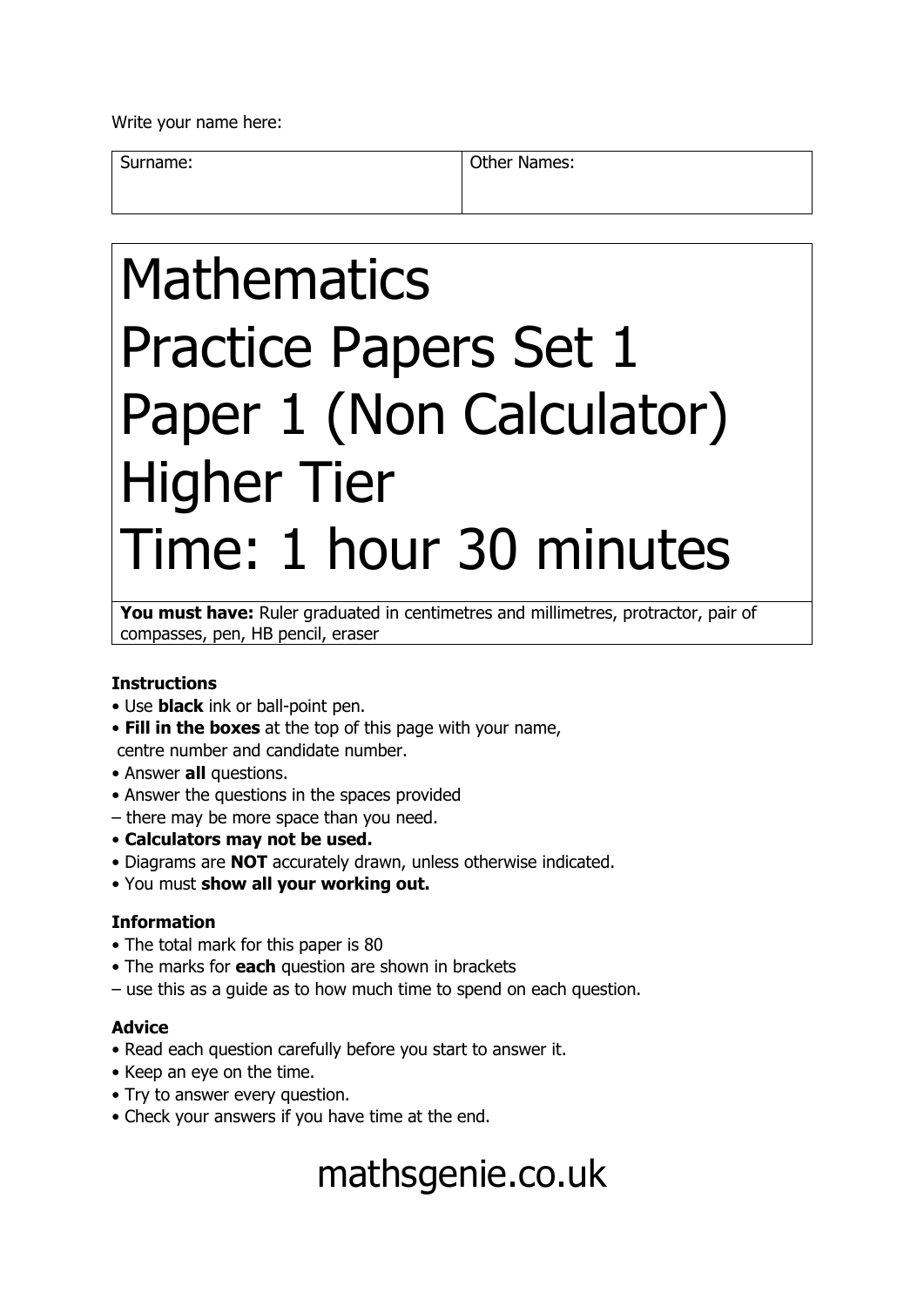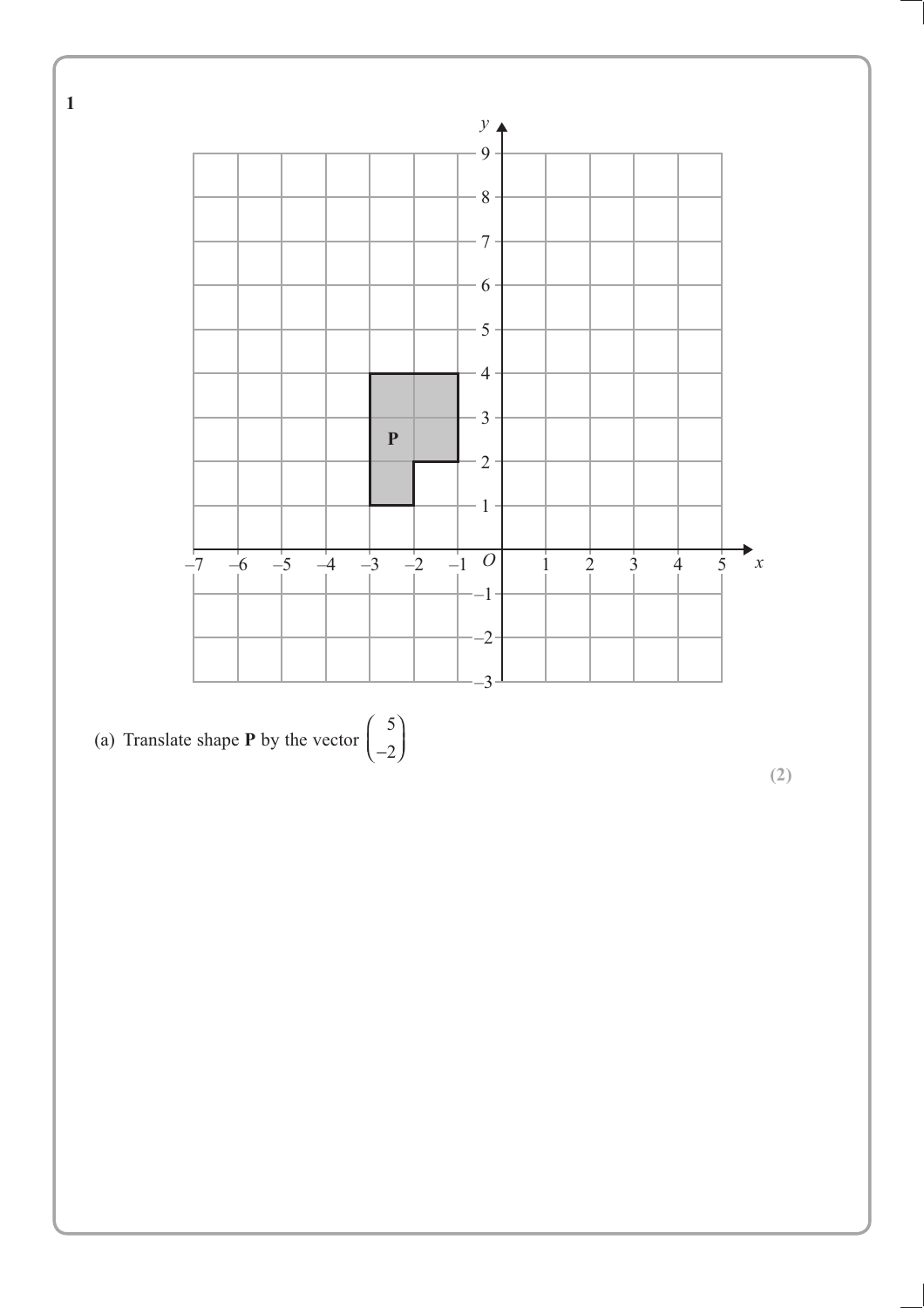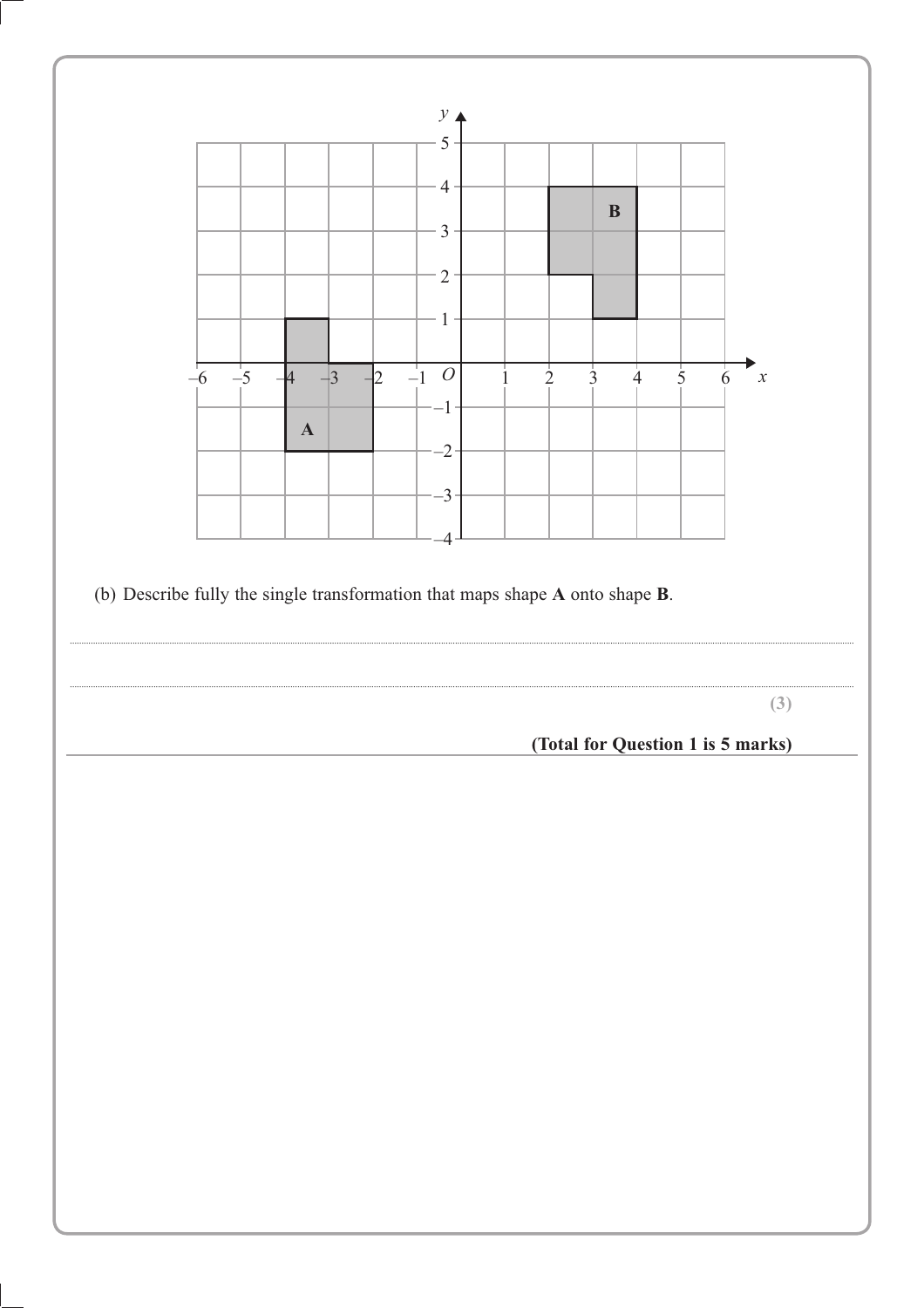| $\overline{2}$ | Margaret has some goats.                                                                                       |
|----------------|----------------------------------------------------------------------------------------------------------------|
|                | The goats produce an average total of 21.7 litres of milk per day for 280 days.                                |
|                | Margaret sells the milk in $\frac{1}{x}$                                                                       |
|                | litre bottles.<br>Work out an estimate for the total number of bottles that Margaret will be able to fill with |
|                | the milk.                                                                                                      |
|                | You must show clearly how you got your estimate.                                                               |
|                |                                                                                                                |
|                |                                                                                                                |
|                |                                                                                                                |
|                |                                                                                                                |
|                |                                                                                                                |
|                |                                                                                                                |
|                |                                                                                                                |
|                |                                                                                                                |
|                |                                                                                                                |
|                |                                                                                                                |
|                |                                                                                                                |
|                | (Total for Question 2 is 3 marks)                                                                              |
|                |                                                                                                                |
| 3              | Matt and Dan cycle around a cycle track.                                                                       |
|                | Each lap Matt cycles takes him 50 seconds.                                                                     |
|                | Each lap Dan cycles takes him 80 seconds.                                                                      |
|                | Dan and Matt start cycling at the same time at the start line.                                                 |
|                |                                                                                                                |
|                | Work out how many laps they will each have cycled when they are next at the start line<br>together.            |
|                |                                                                                                                |
|                |                                                                                                                |
|                |                                                                                                                |
|                |                                                                                                                |
|                |                                                                                                                |
|                |                                                                                                                |
|                |                                                                                                                |
|                |                                                                                                                |
|                |                                                                                                                |
|                |                                                                                                                |
|                |                                                                                                                |
|                | laps                                                                                                           |
|                |                                                                                                                |
|                | Dan <b>Institute Dan</b>                                                                                       |
|                | (Total for Question 3 is 3 marks)                                                                              |
|                |                                                                                                                |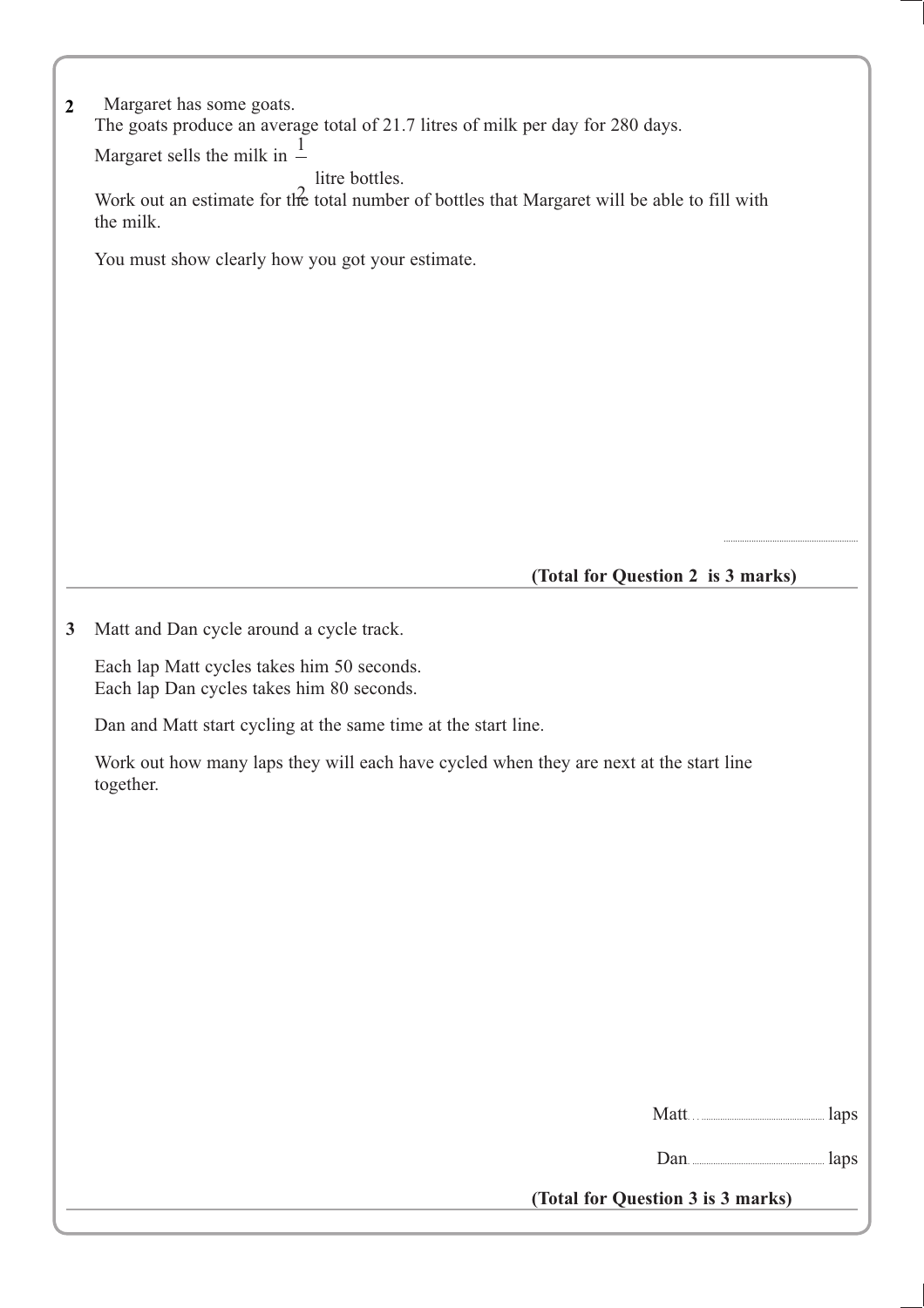**4** The diagram shows a garden in the shape of a rectangle.



All measurements are in metres. The perimeter of the garden is 32 metres.

Work out the value of *x*

**(Total for Question 4 is 4 marks)**

..........................................................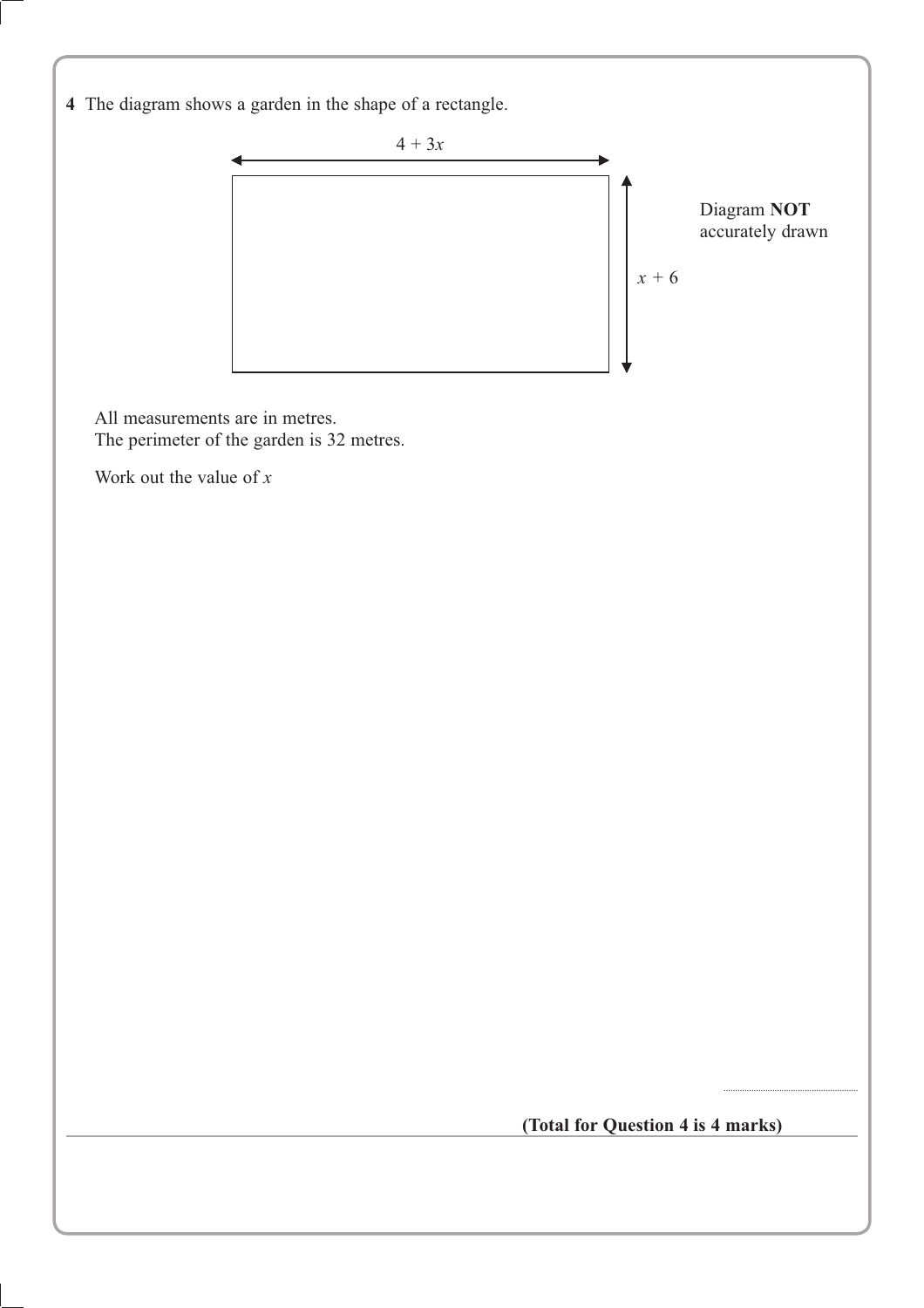

Who had the faster average speed, Debbie or Ian? You must explain your answer.

**(Total for Question 5 is 4 marks)**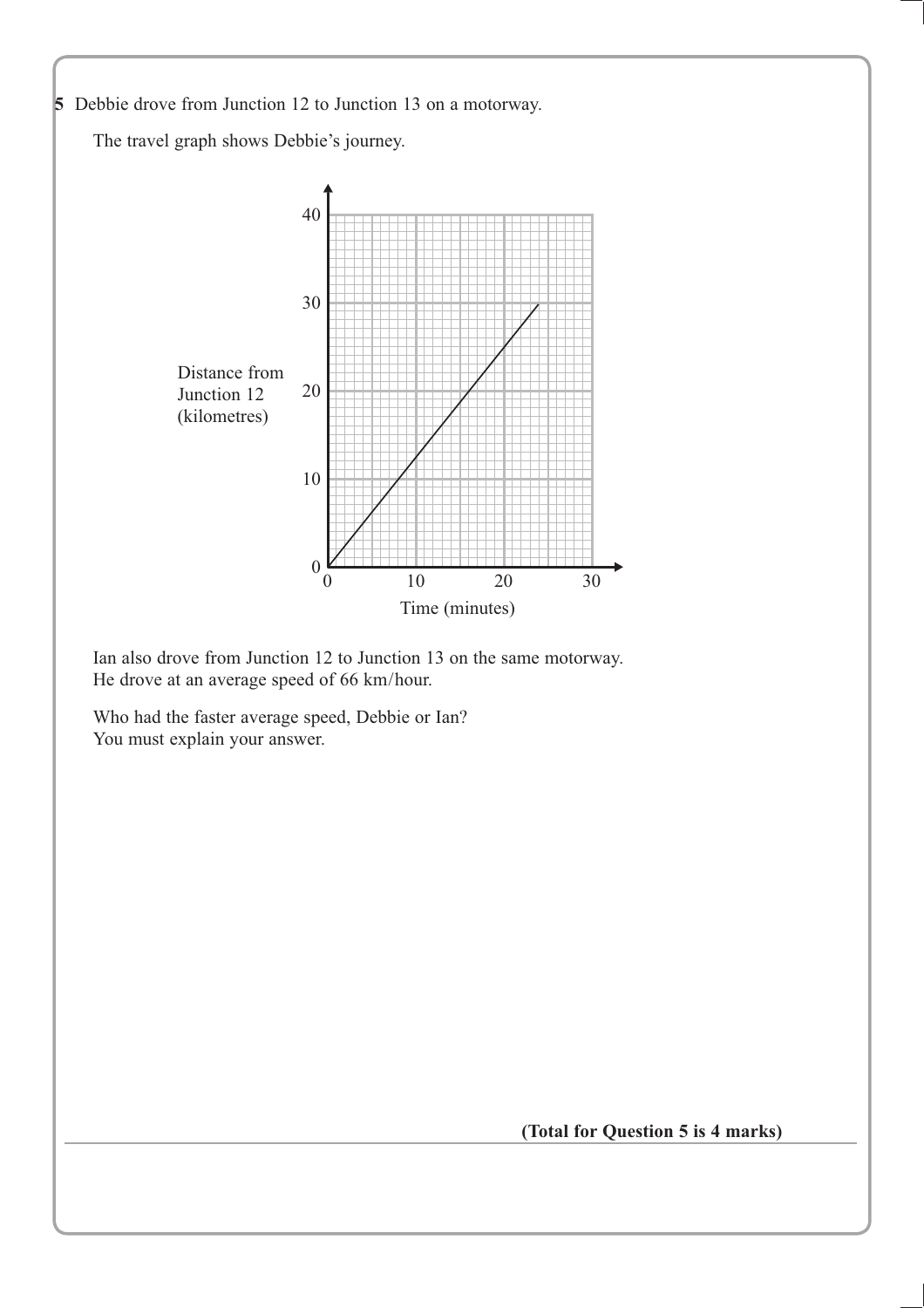|  | 6 The normal price of a television is reduced by $30\%$ in a sale. |  |  |  |  |  |  |  |  |  |  |
|--|--------------------------------------------------------------------|--|--|--|--|--|--|--|--|--|--|
|--|--------------------------------------------------------------------|--|--|--|--|--|--|--|--|--|--|

The sale price of the television is £350

Work out the normal price of the television.

£. .........................................................

**(Total for Question 6 is 3 marks)**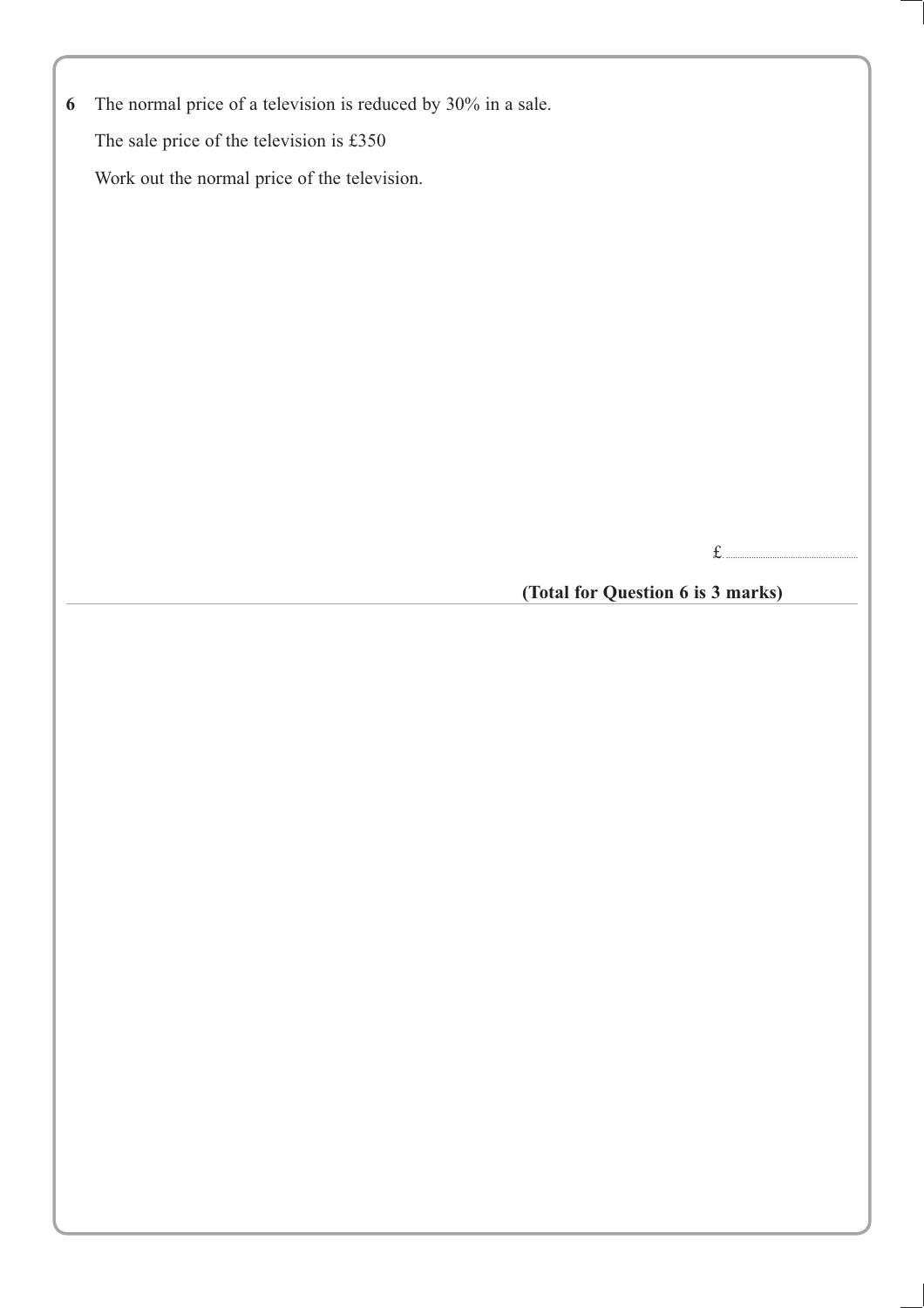**7** Sumeet has a pond in the shape of a prism.



The pond is completely full of water. Sumeet wants to empty the pond so he can clean it. Sumeet uses a pump to empty the pond.

The volume of water in the pond decreases at a constant rate. The level of the water in the pond goes down by 20 cm in the first 30 minutes.

Work out how much more time Sumeet has to wait for the pump to empty the pond completely.

**(Total for Question 7 is 6 marks)**

..........................................................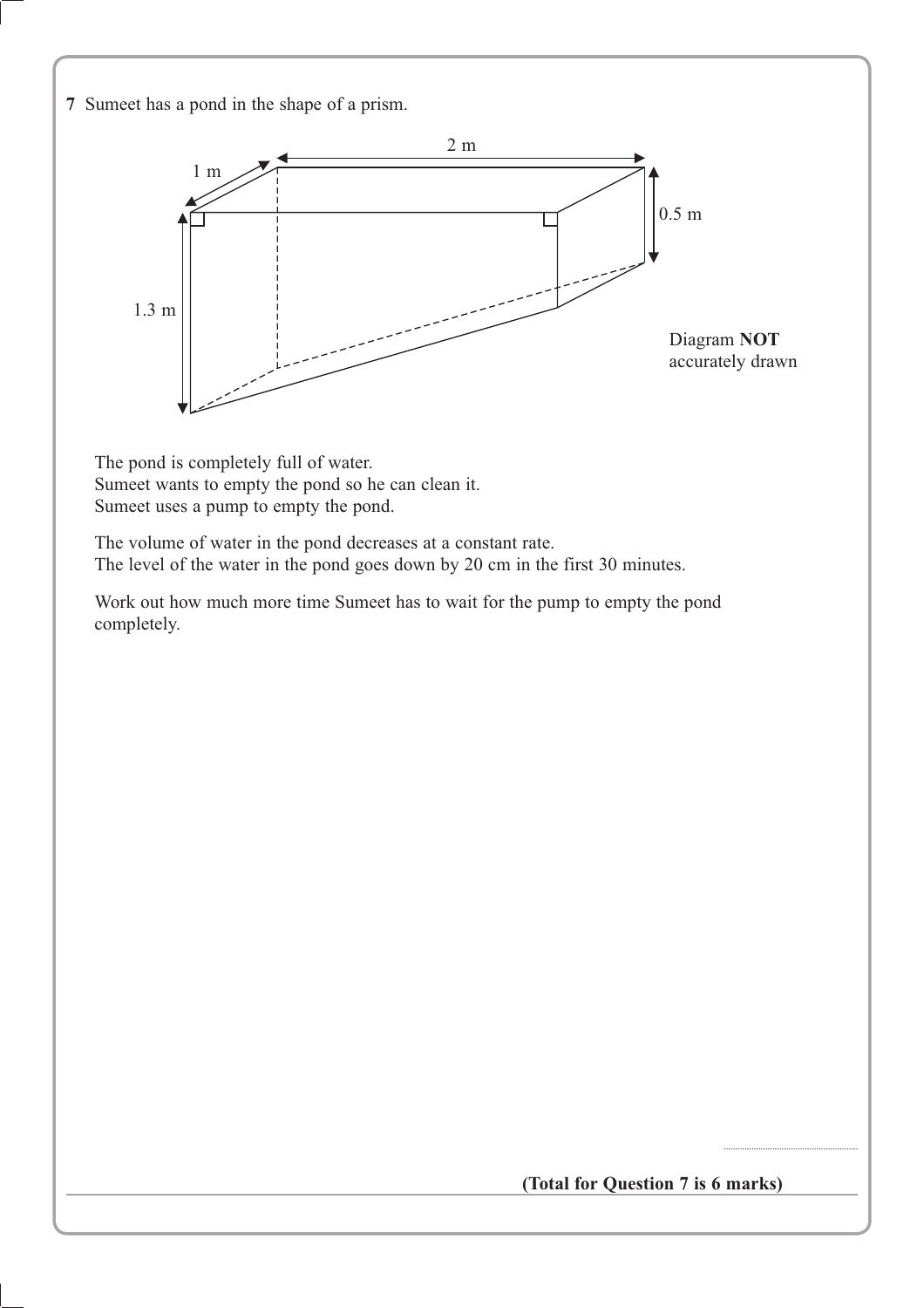**8** The table below shows information about the heights of 60 students.

| Height $(x \text{ cm})$ | Number of students |
|-------------------------|--------------------|
| $140 < x \le 150$       | 4                  |
| $150 < x \le 160$       | 5                  |
| $160 < x \le 170$       | 16                 |
| $170 \le x \le 180$     | 27                 |
| $180 < x \le 190$       | 5                  |
| $190 < x \le 200$       | 3                  |

(a) On the grid opposite, draw a cumulative frequency graph for the information in the table.

**(3)**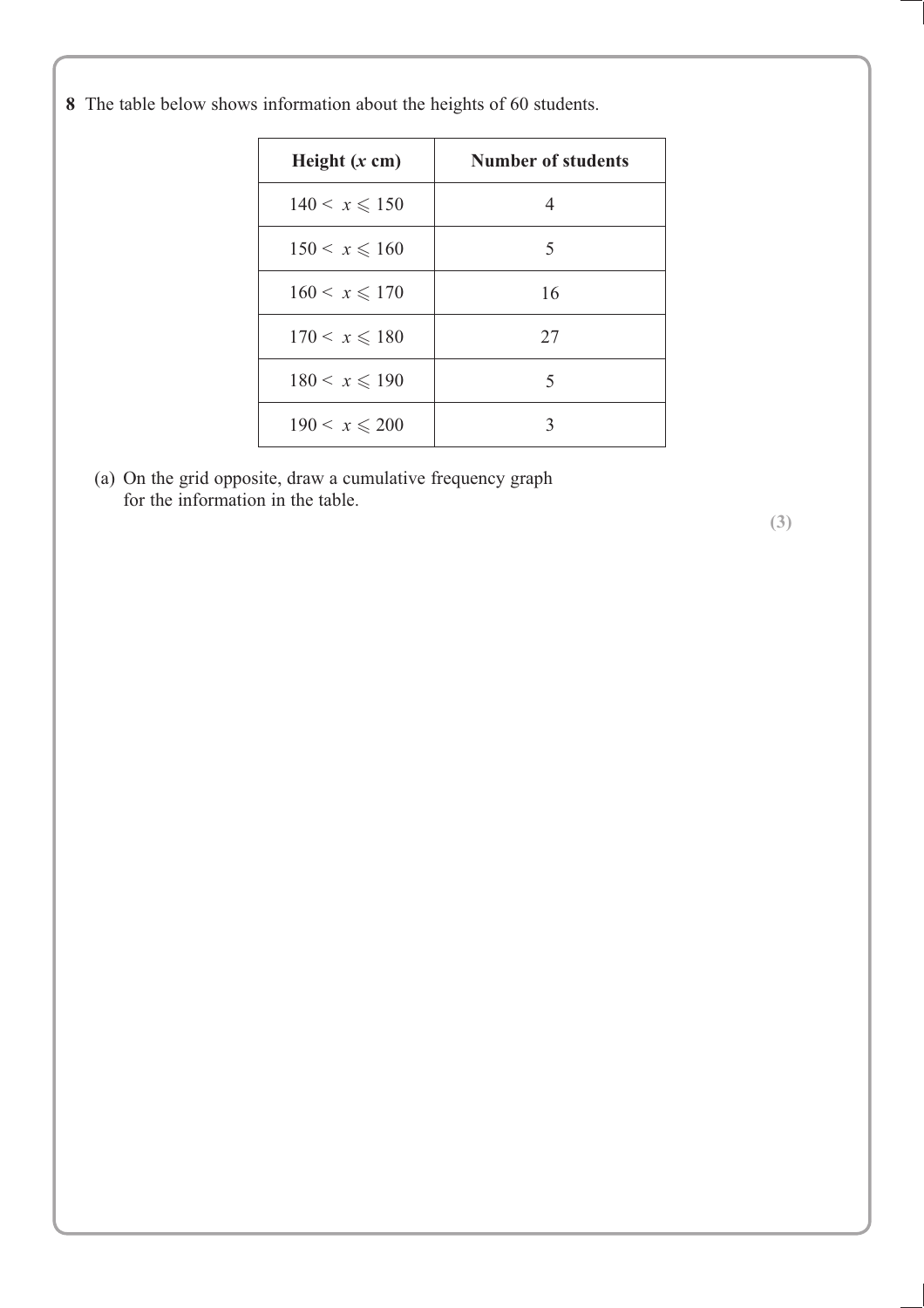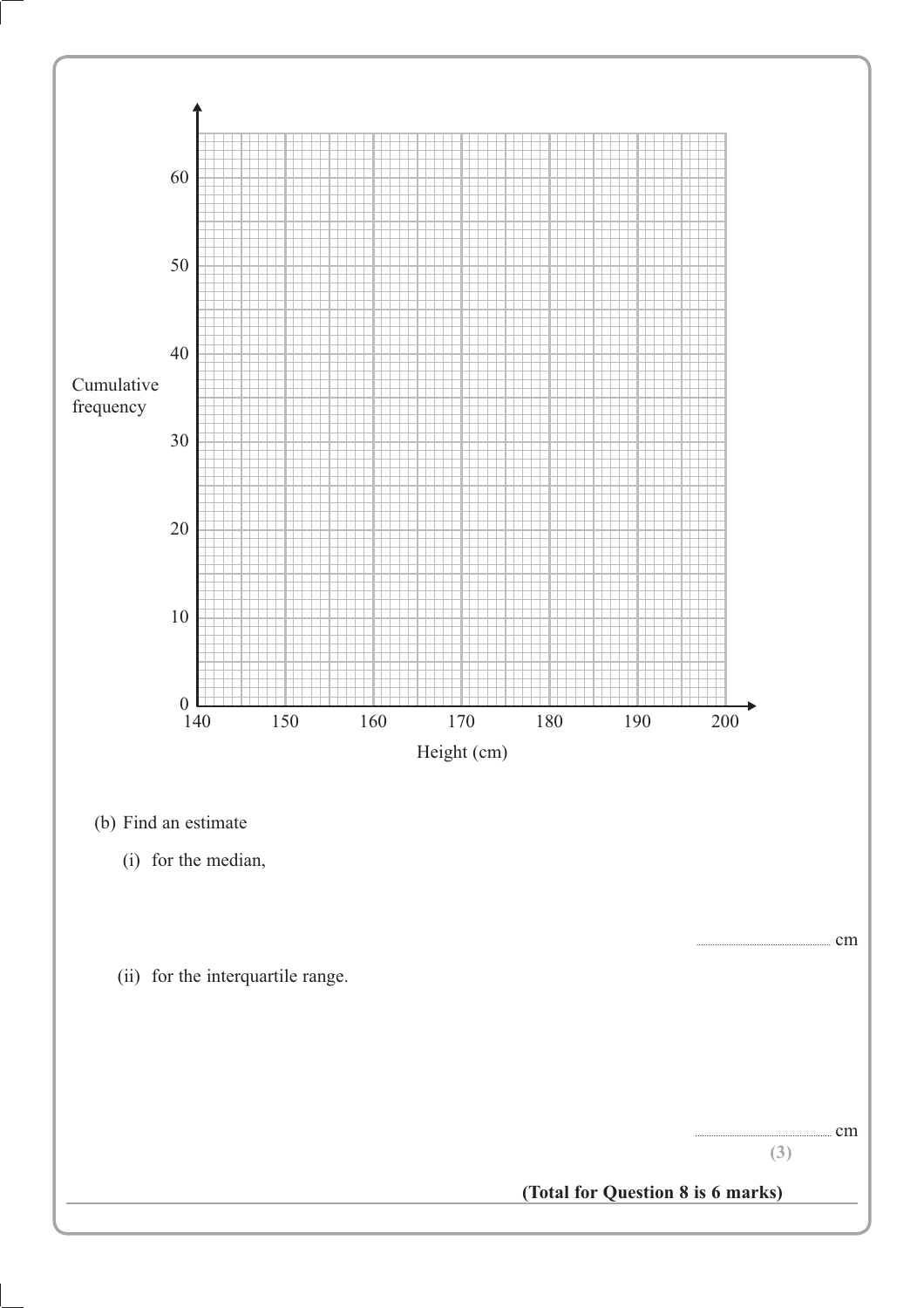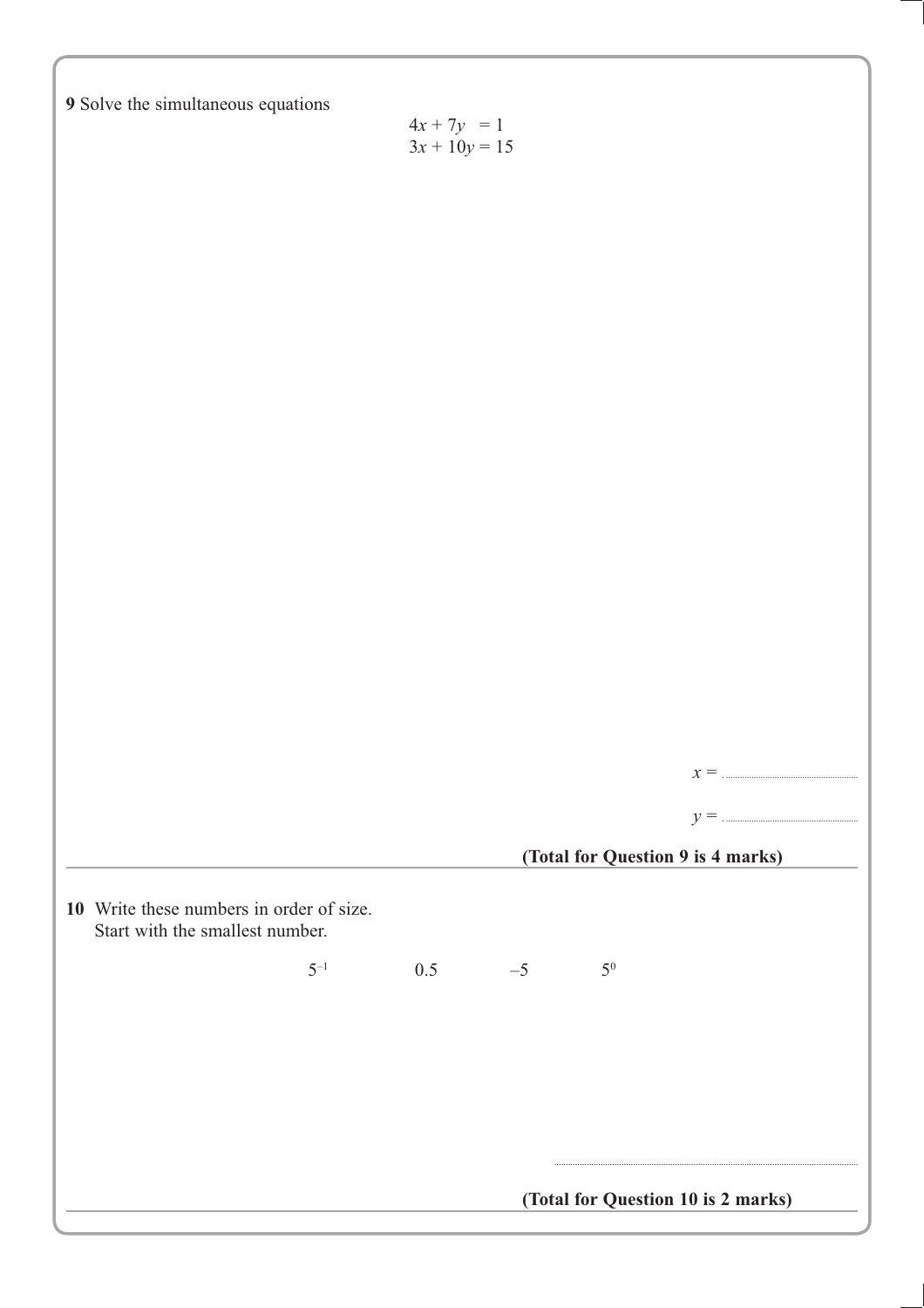

Prism **P** has triangle *ABC* as its cross section. Prism **Q** has triangle *DEF* as its cross section.

 $AC = 6$  cm *DF* = 12 cm

The area of the cross section of prism **P** is 10 cm2 . The length of prism **P** is 15 cm.

Work out the volume of prism **Q**.

**(Total for Question 11 is 4 marks)**

...................................................................................................................................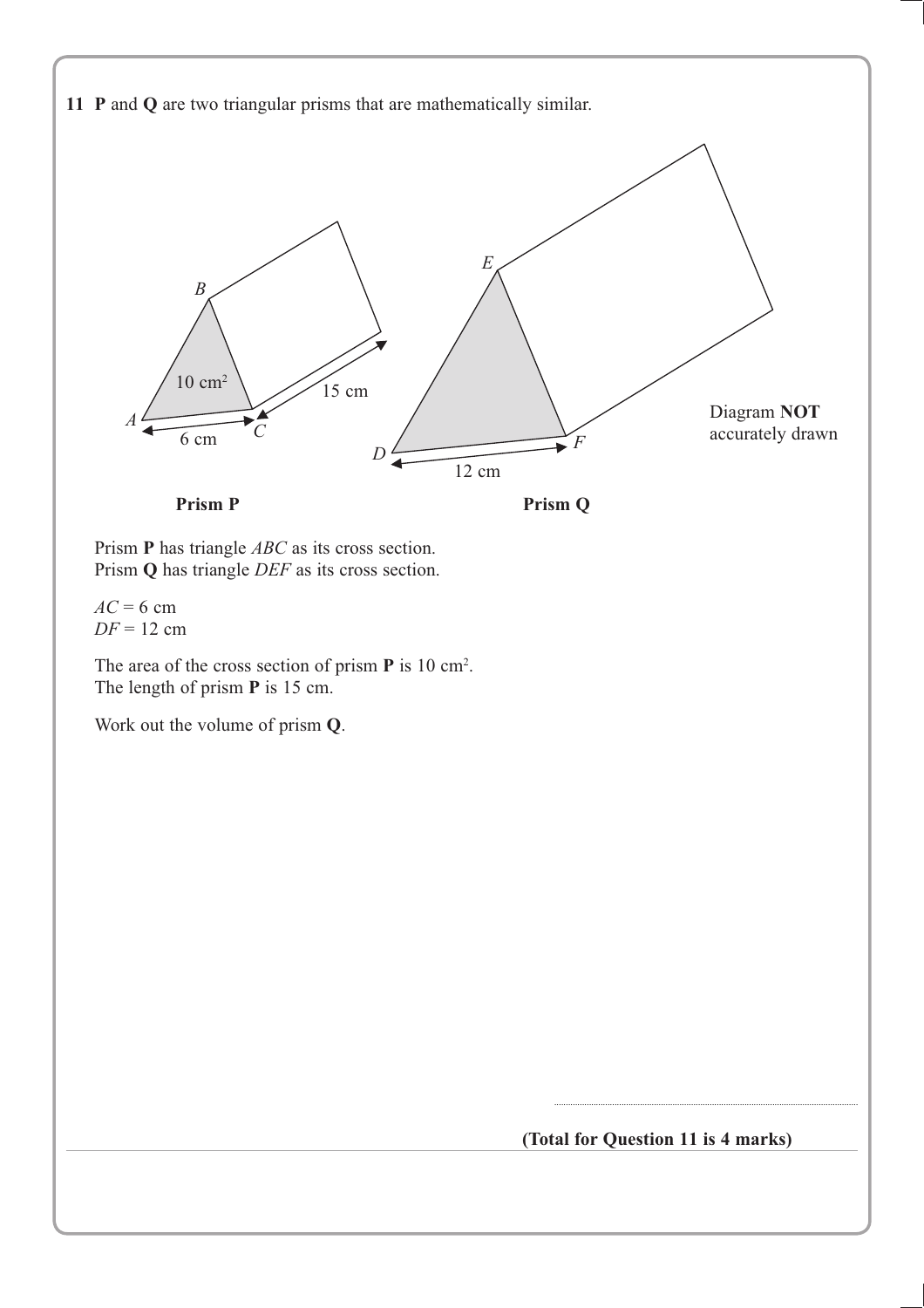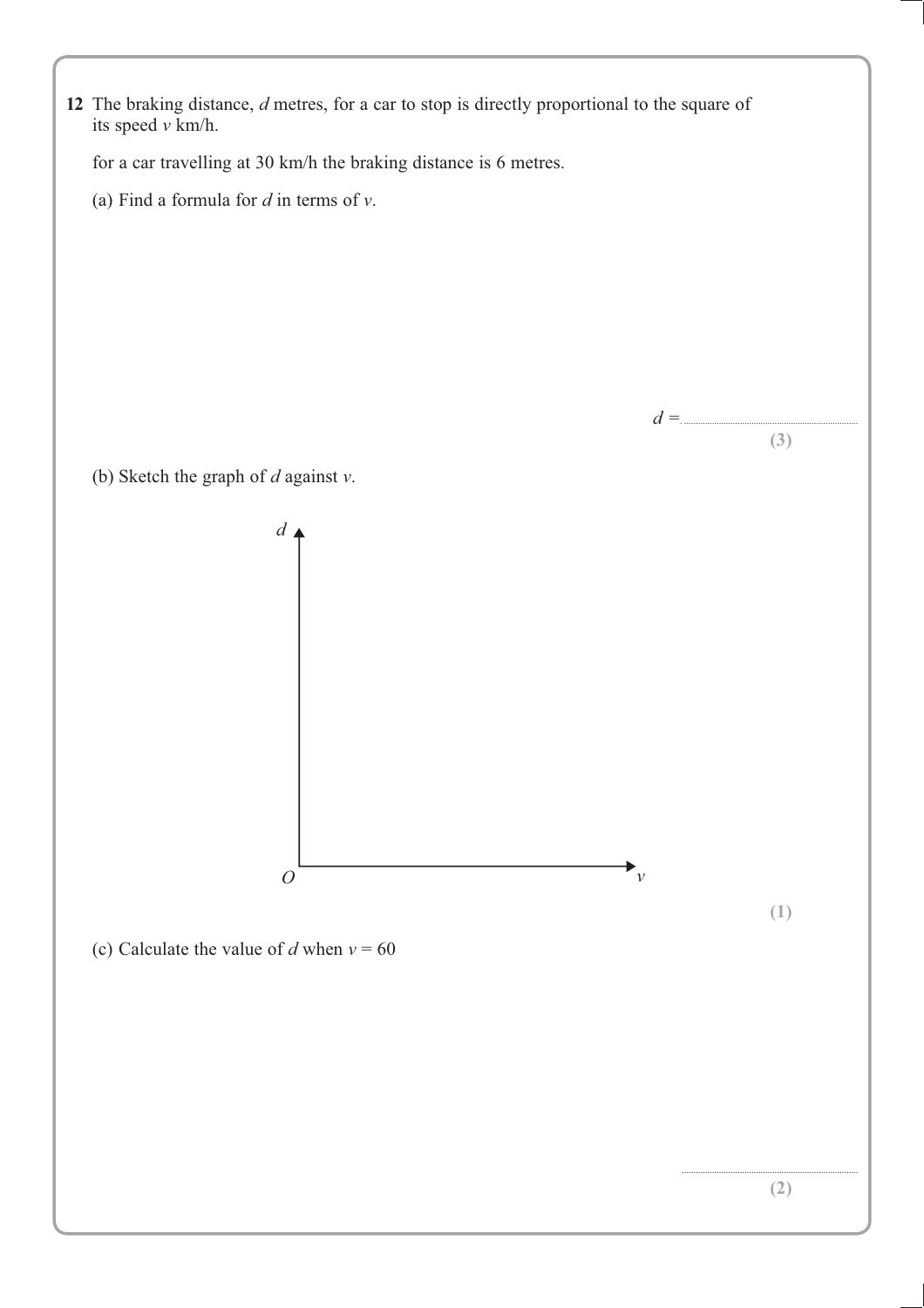|  | (d) Calculate the value of v when $d = 96$ |  |  |  |
|--|--------------------------------------------|--|--|--|
|  |                                            |  |  |  |

**(2)**

............................................................................

**(Total for Question 12 is 8 marks)**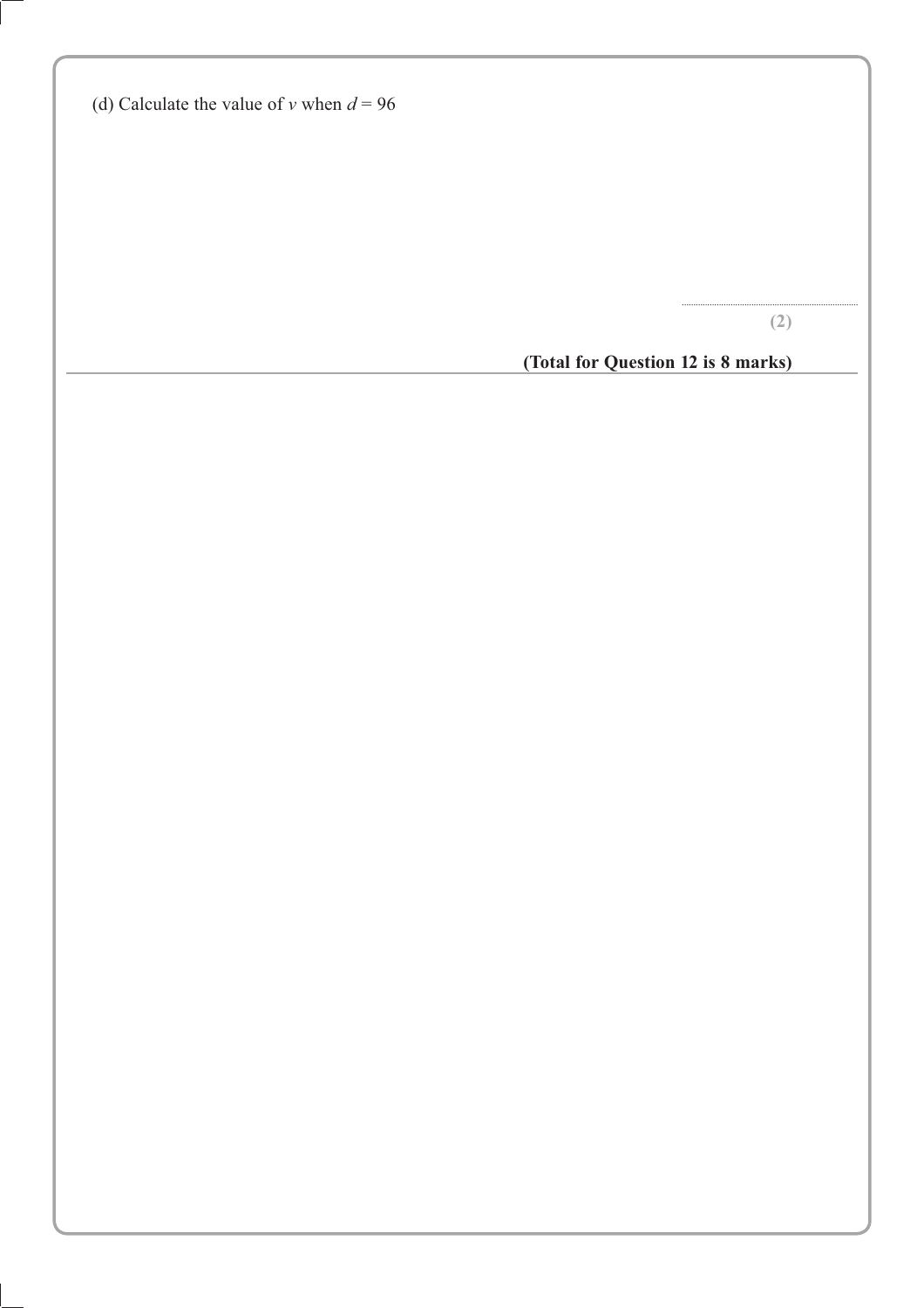**13** (a) Simplify  $(3\sqrt{5})^2$ ...................................................................................... **(1)** (b) Express  $\sqrt{98} + \sqrt{18}$  in the form  $n\sqrt{2}$  where *n* is an integer. ...................................................................................... **(2)** (c) Rationalise the denominator of 1  $5 - \sqrt{2}$ Give your answer in the form  $\frac{a + \sqrt{b}}{c}$  where *a*, *b* and *c* are integers. ...................................................................................... **(2) (Total for Question 13 is 5 marks)**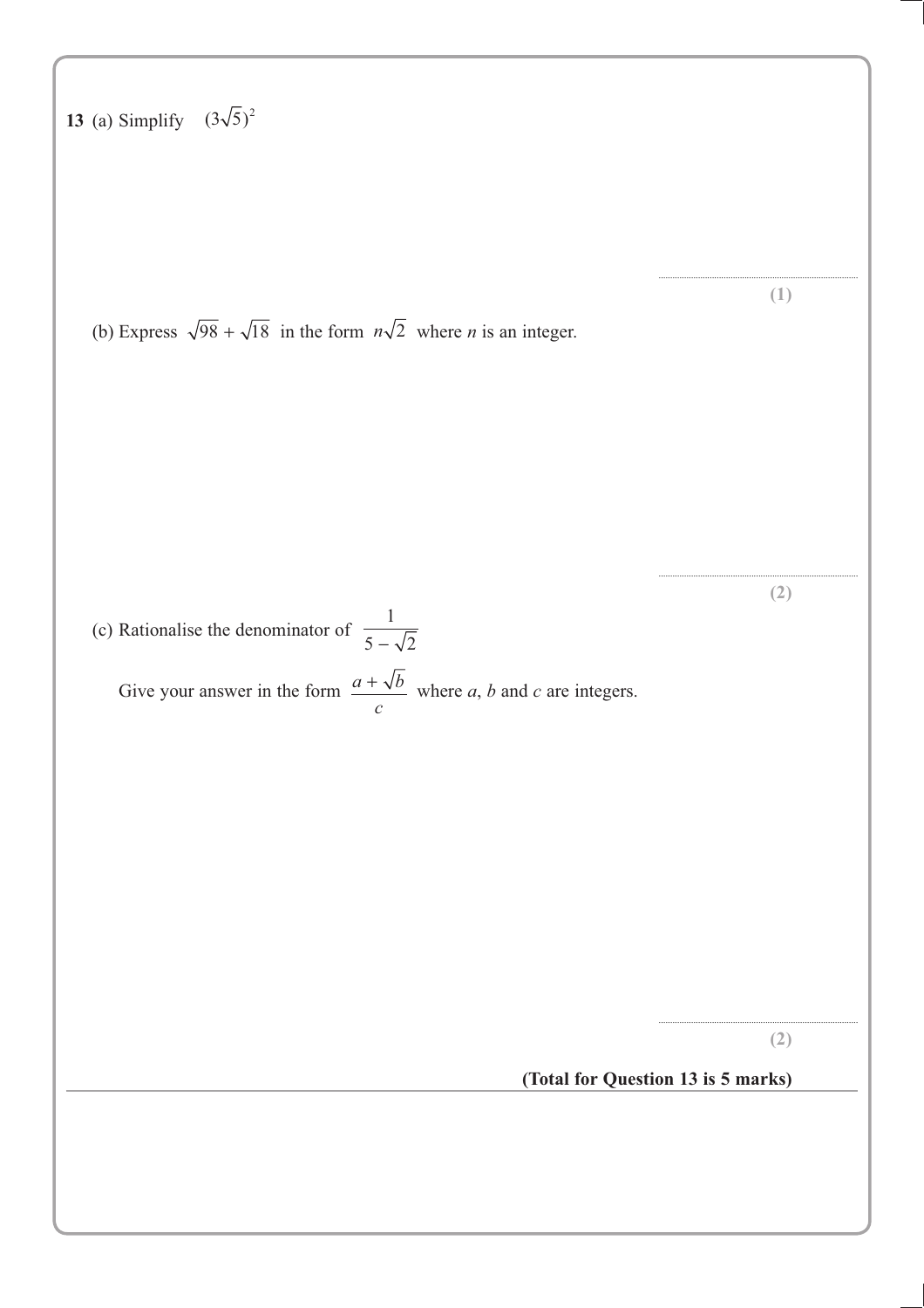| 14 (a) Solve $7 - 2w < 4$       |                                    |  |
|---------------------------------|------------------------------------|--|
|                                 |                                    |  |
|                                 |                                    |  |
|                                 |                                    |  |
|                                 |                                    |  |
|                                 |                                    |  |
|                                 |                                    |  |
|                                 | (2)                                |  |
| (b) Solve $x^2 + 3x - 10 \le 0$ |                                    |  |
|                                 |                                    |  |
|                                 |                                    |  |
|                                 |                                    |  |
|                                 |                                    |  |
|                                 |                                    |  |
|                                 |                                    |  |
|                                 |                                    |  |
|                                 | (3)                                |  |
|                                 | (Total for Question 14 is 5 marks) |  |
|                                 |                                    |  |
|                                 |                                    |  |
|                                 |                                    |  |
|                                 |                                    |  |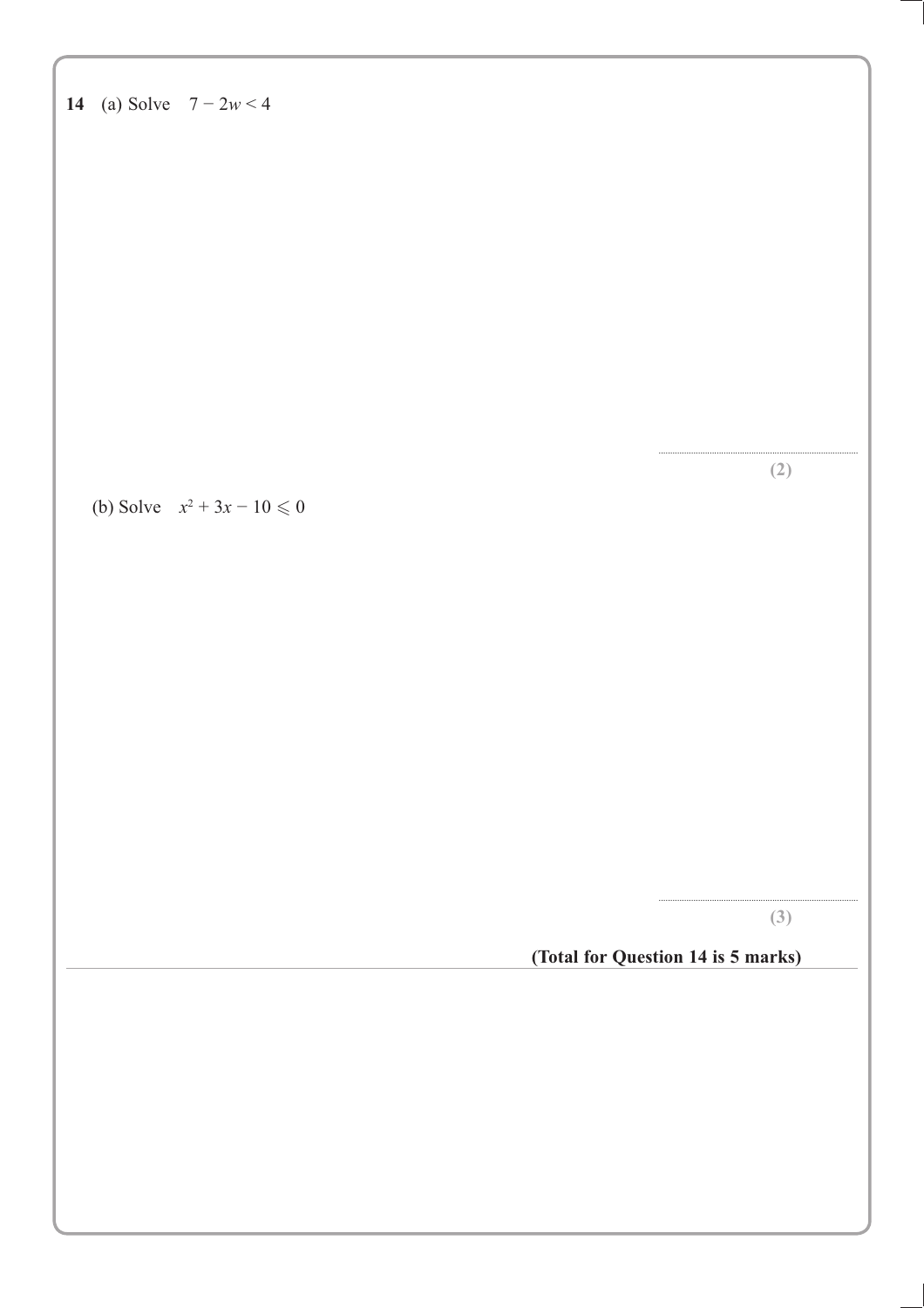15 Find an expression for the nth term of this quadratic series.

 $6\overline{6}$  $10$ 16  $24$ 34

(Total for Question 15 is 3 marks)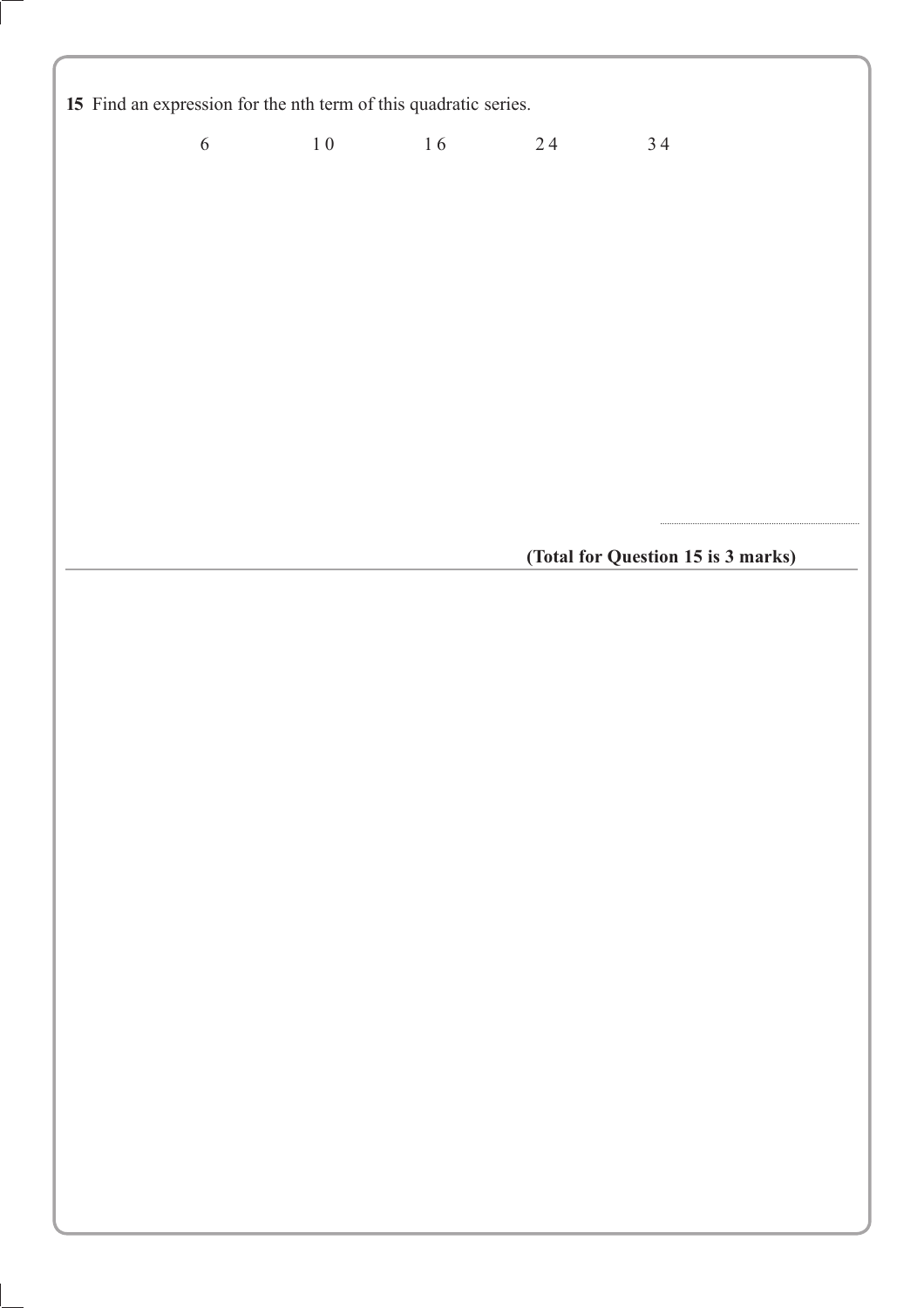**16** Bill works for a computer service centre.

The table shows some information about the length of time, *t* minutes, of the phone calls Bill had.

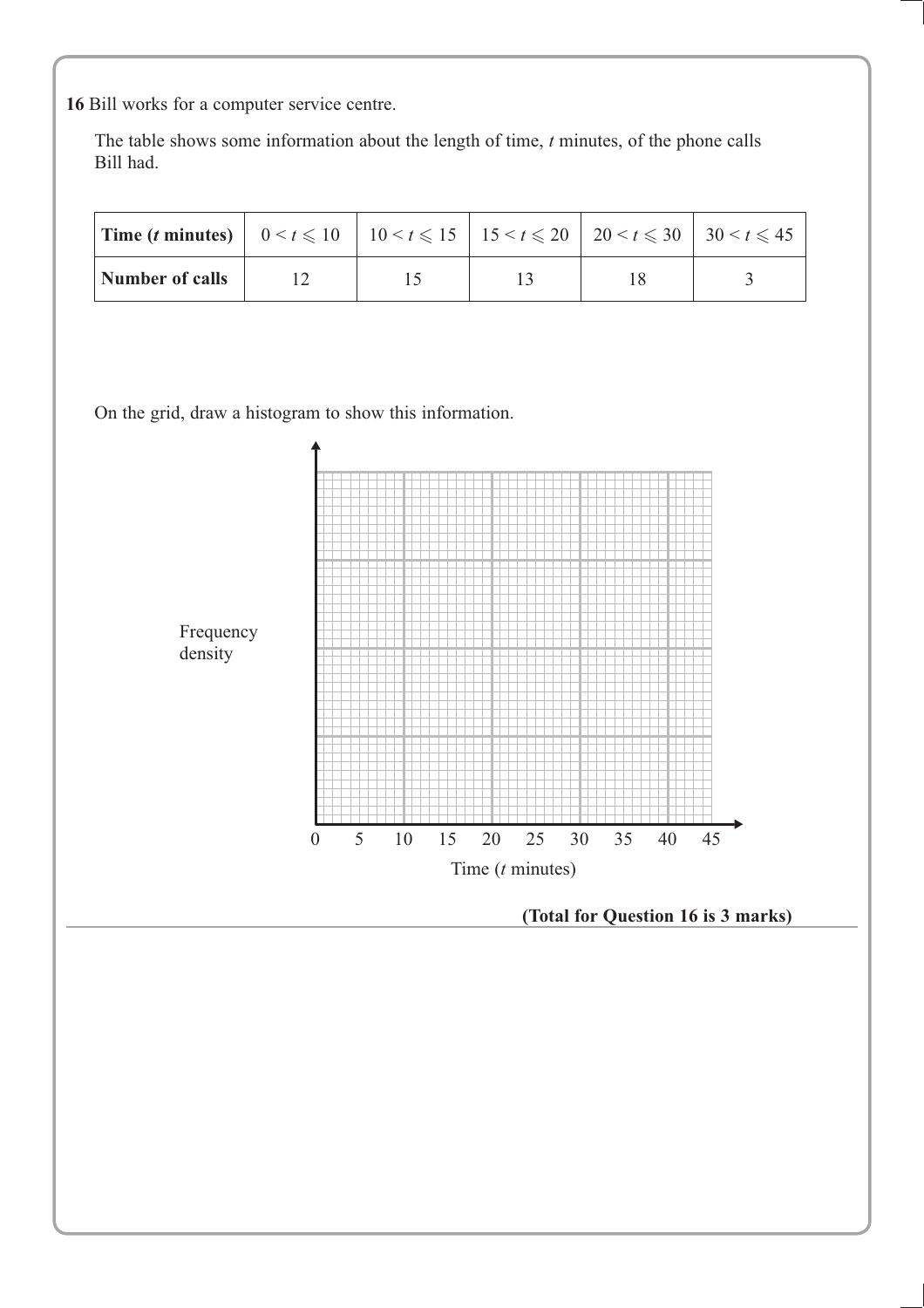**17** Fiza has 10 coins in a bag. There are three £1 coins and seven 50 pence coins.

Fiza takes at random, 3 coins from the bag.

Work out the probability that she takes exactly £2.50

**(Total for Question 17 is 4 marks)**

...................................................................................................................................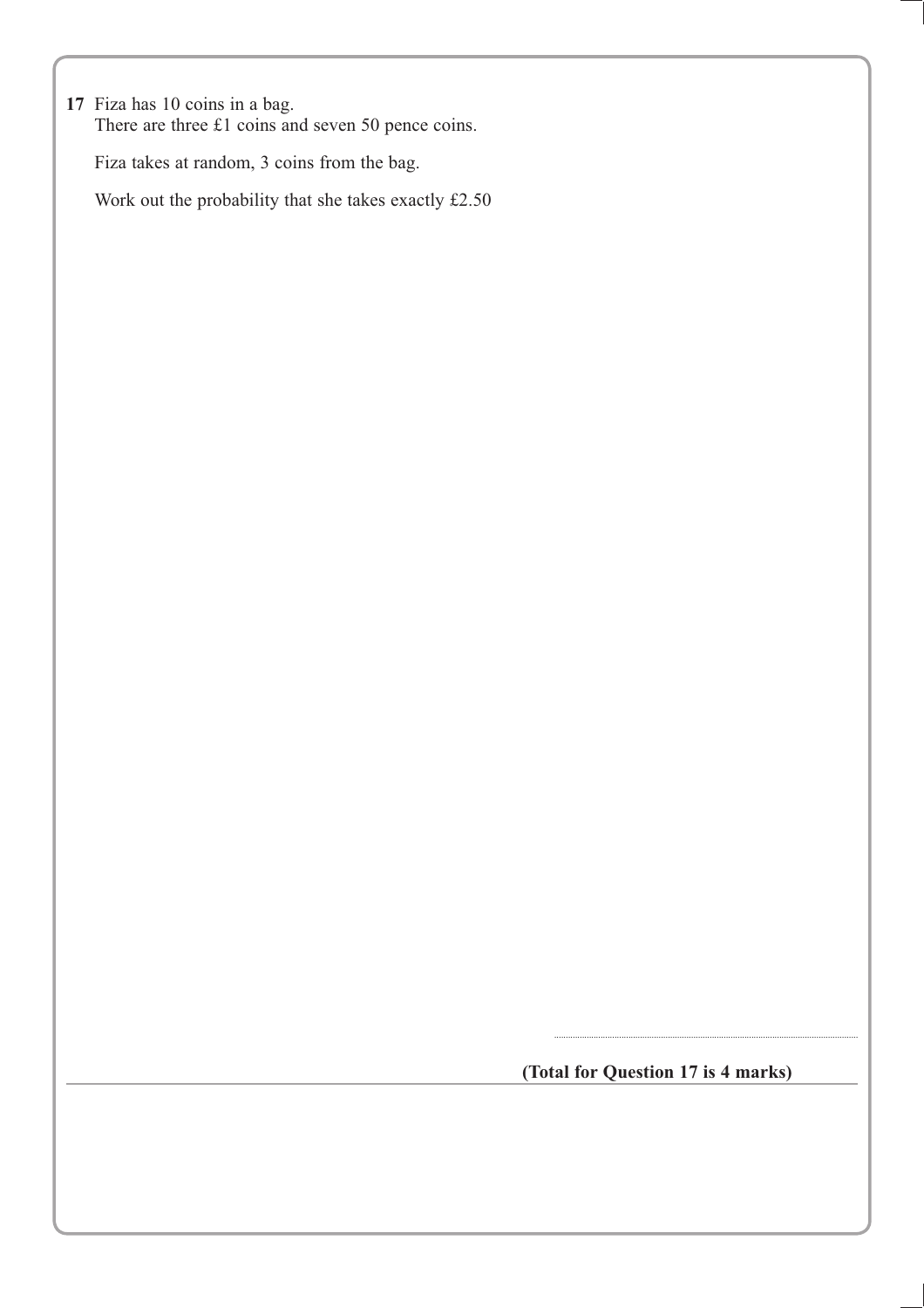